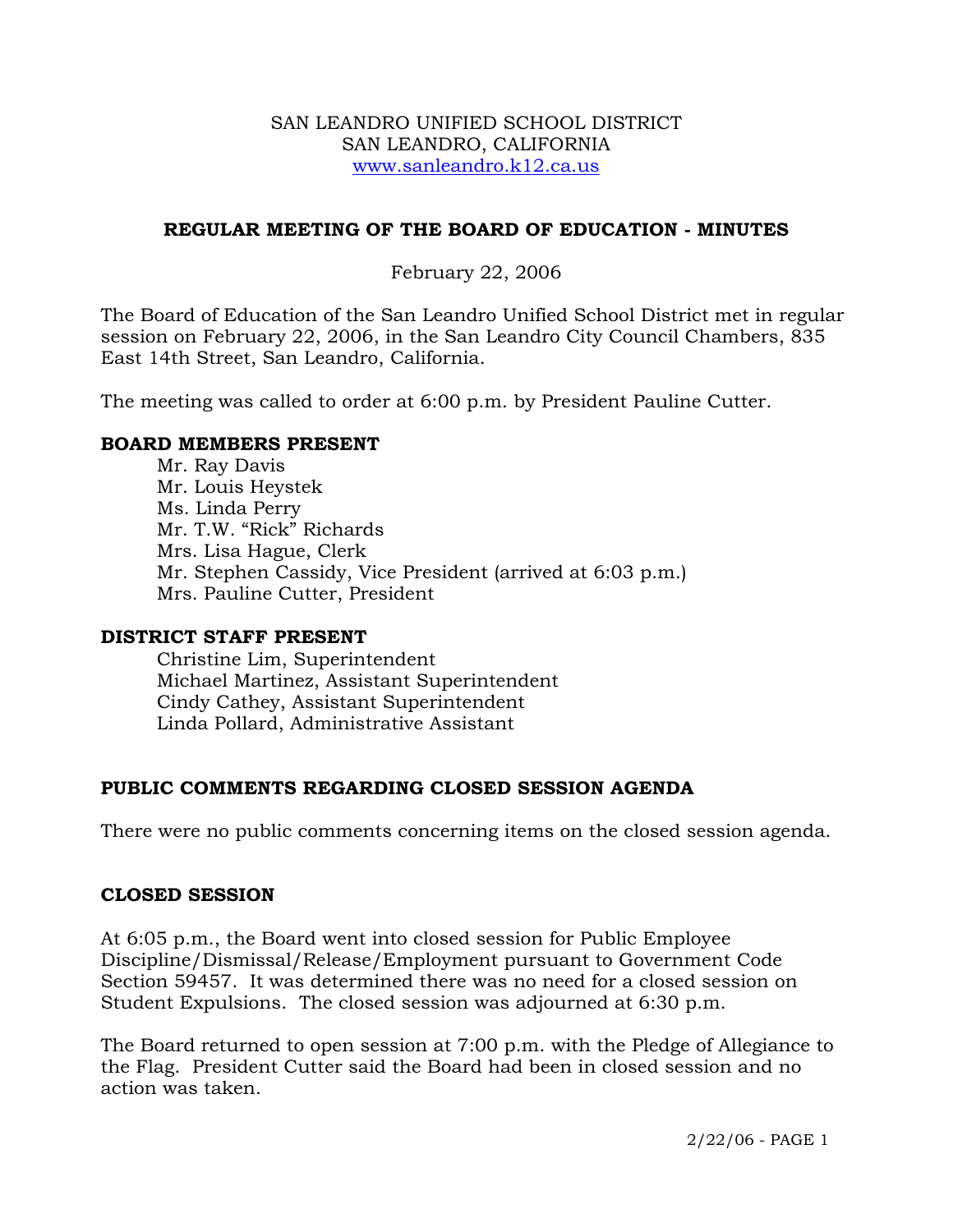President Cutter requested that Action Item 2.1-A, Resolution #06-10 Decrease the Number of Certificated Employees Due to Reduction/Discontinuance of Particular Kinds of Service, be pulled from the agenda.

# **APPROVAL OF AGENDA**

On a motion made by Mr. Richards and seconded by Mr. Davis, the Board approved the agenda for the regular meeting of February 22, 2006 as amended by a 7-0 vote.

**REPORTS** Student Representatives' Reports – San Leandro High School representative Kevin Yi reported that African America Career Day would be February 23, where twenty guest speakers in areas such as law enforcement, health and science, and labor and marketing would be discusing career paths and educational experiences with the students. Beautification Day will be February 25 from 9-12 noon. Javiar Tellez won the Rotary speech contest and will be moving up to the next level. The last league game for basketball will be February 24. The WASC visit begins with a reception on Sunday, February 26 and ends on Wednesday March 1. Practices for the school musical, *Seussical,* are continuing, Juniors are selling food after school all week to raise money for their class. Twelve high school students are acting as counselors for Washington and Jefferson Elementary schools' Outdoor Education trip for fifth graders to Half Moon Bay.

#### **PRESENTATIONS**

Washington Elementary School Principal Elvia Teixeira, Literacy Specialist Amy Voge, Math Coach Elaine Dent, and School Assistance and Intervention Team (SAIT) consultant Mary Camezon, presented highlights from the schools' fourth SAIT Monitoring Report. The presentation included progress that has been made towards implementing the SAIT corrective action plan, ratings (minimally, partially, substantially, and fully) that the school has received for each of the nine components of the plan, and next steps that the school will be focusing on as they move toward the end of their second year as a SAIT school.

 Mary Camezon, team consultant, explained that the goal for Washington Elementary was to not only exit the SAIT process but to also build policies and practices that would enable them to continue their academic growth after exiting SAIT.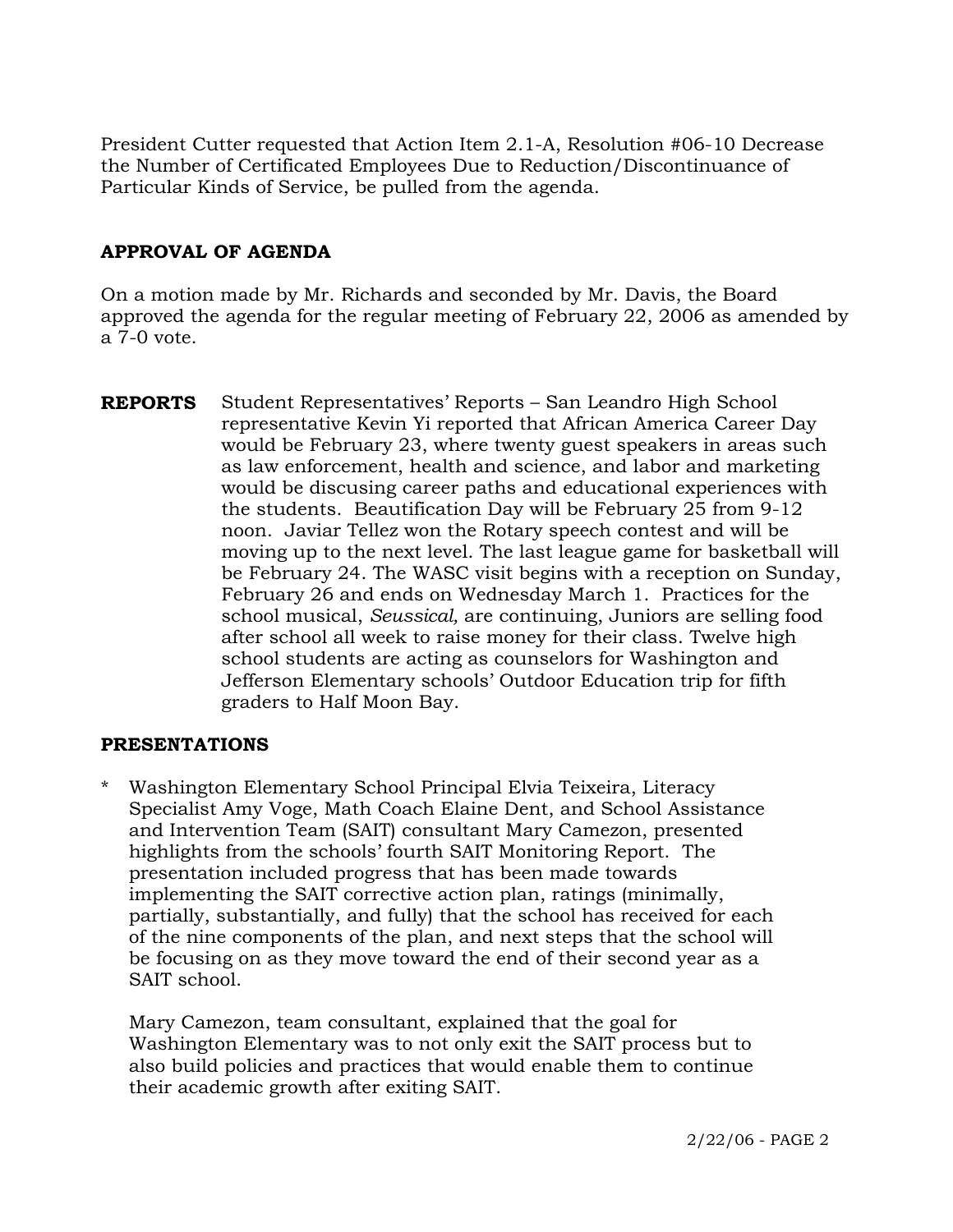In an effort to accomplish this goal of exiting SAIT, they would continue to focus on fully implementing all components of the SAIT corrective action plan according to the timeline and to address the gap created by the lack of AB466 training for Sadlier Math by working with the County to find possible training, exploring Training of Trainer model, continuing Board Math implementation, three-week lesson planner, math coaching, and attempting to arrange some interim training through Sadlier (publisher).

 If Washington Elementary School were not to meet their targets by August 2006, Ms. Camezon said that they would have another year in the SAIT process, or enter Phase II where an even more specific plan would be prepared and implemented, and SAIT consultants would conduct classroom visitation and provide targeted support for classrooms that did not show growth.

 Ms. Camezon reported that there was a visit today, and there would be a short visit on March 31. Their last monitoring visit of the year would be May 16, at which time another monitoring report would be prepared for the Board.

 Ms. Perry asked what the Board could do to help facilitate the state following through with more AB466 training. Ms. Camezon thanked Ms. Perry for offering to help. She explained that because of the upcoming math adoption next year, many publishers were electing not be on the California list and all efforts were being made to change this.

 Mr. Cassidy was interested in the results of the math assessments for fourth and fifth graders and if these tests were part of the Edusoft program. Math Coach Elaine Dent reported that both fourth and fifth graders showed strengths in algebra and functions, specifically in number sense. Lowlights noticed were in measures and geometry. Ms. Dent explained that the math assessments were separate from Edusoft, and publisher Curriculum Associates provide the assessments, adding that Pam Lear from the county had been working with and supporting staff.

 Mr. Cassidy also asked if similar assessments were being done in the English Language Arts. Ms. Texeira said that approximately every six o eight weeks, English language, math, and newly implemented English language development assessments were administered along with Data Talks.

 On behalf of the Board, President Cutter thanked the presenters for their very encouraging report.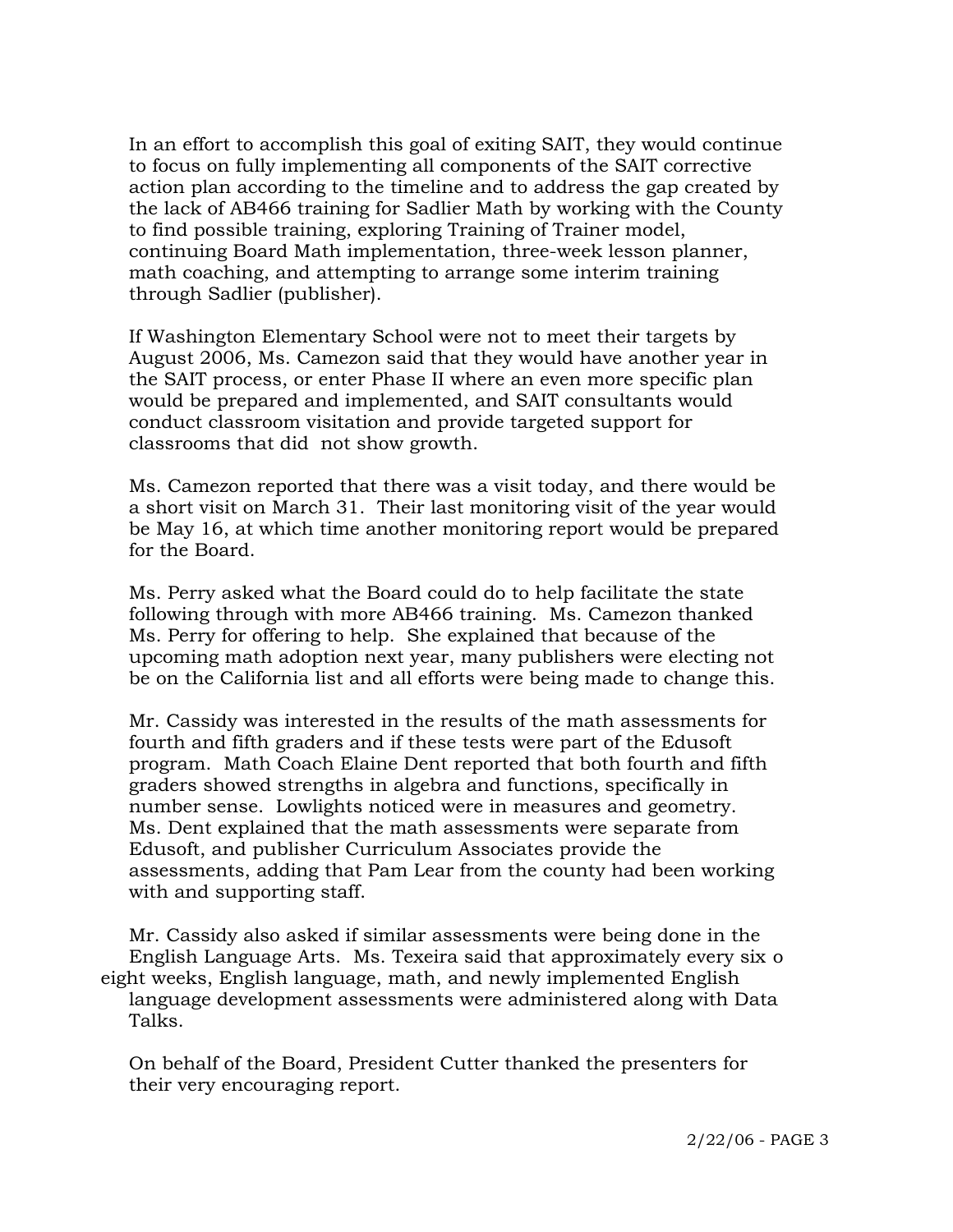\* Members of the Elementary and Secondary Safe School Support teams, along with Cindy M. Cathey, Assistant Superintendent for Educational Services, and Barry Chersky, the District's consultant, presented an overview of the work of each team in support of the District's goal that schools are safe for all students, including our gay, lesbian, bisexual and transgender students and staff.

Superintendent Lim explained that the work around sexuality orientation and gender identity was very challenging work and thanked Assistant Superintendent Cindy Cathey for being a very courageous leader.

Ms. Lim provided historical context of the District's efforts to address issues of sexual orientation and gender identify during the 2004-2005 school year and the progress made with the help of Barry Chersky, who has been working with administrators and staff to establish a comprehensive program. Highlights included:

- Revising and redistributing the District's nondiscrimination policy 5145.3 to explicitly address sexual orientation and gender identity, and Board Resolution #98-39 concerning sexual orientation that was adopted in 1998.
- y Two Safe School Support teams were convened, one comprised of staff from each of the elementary schools, and the other made up of staff and administrators from the middle and high schools.
- Surveys were conducted at both levels. Based on the feedback from the elementary teaching staff and students at the high school, the District was restructuring the training program as well as exploring ways to integrate this work into other existing programs such as WASC and the equity work, as well as incorporating it into the District's infrastructure e.g. new staff training.

Regarding the aftermath that has occurred over the Safe Space poster, Ms. Lim announced that while the poster had been displayed at every middle and high school classroom, it would not be posted in the elementary classrooms, pending additional work with staff, community, and further Board action. Resolution #98-39, however would be posted at all elementary sites.

Ms. Cathey stressed that while laws, Ed. Code, and policies tell us what we must do, everyone has a responsibility to actively create schools and classrooms that are respectful, inclusive, welcoming, and safe for all students and staff, including our gay lesbian, transgender, bisexual and questioning youth and staff. We cannot turn our back when we hear and see things that don't contribute to creating that inclusive, respectful environment, with Mr. Chersky adding that more than that, "it's the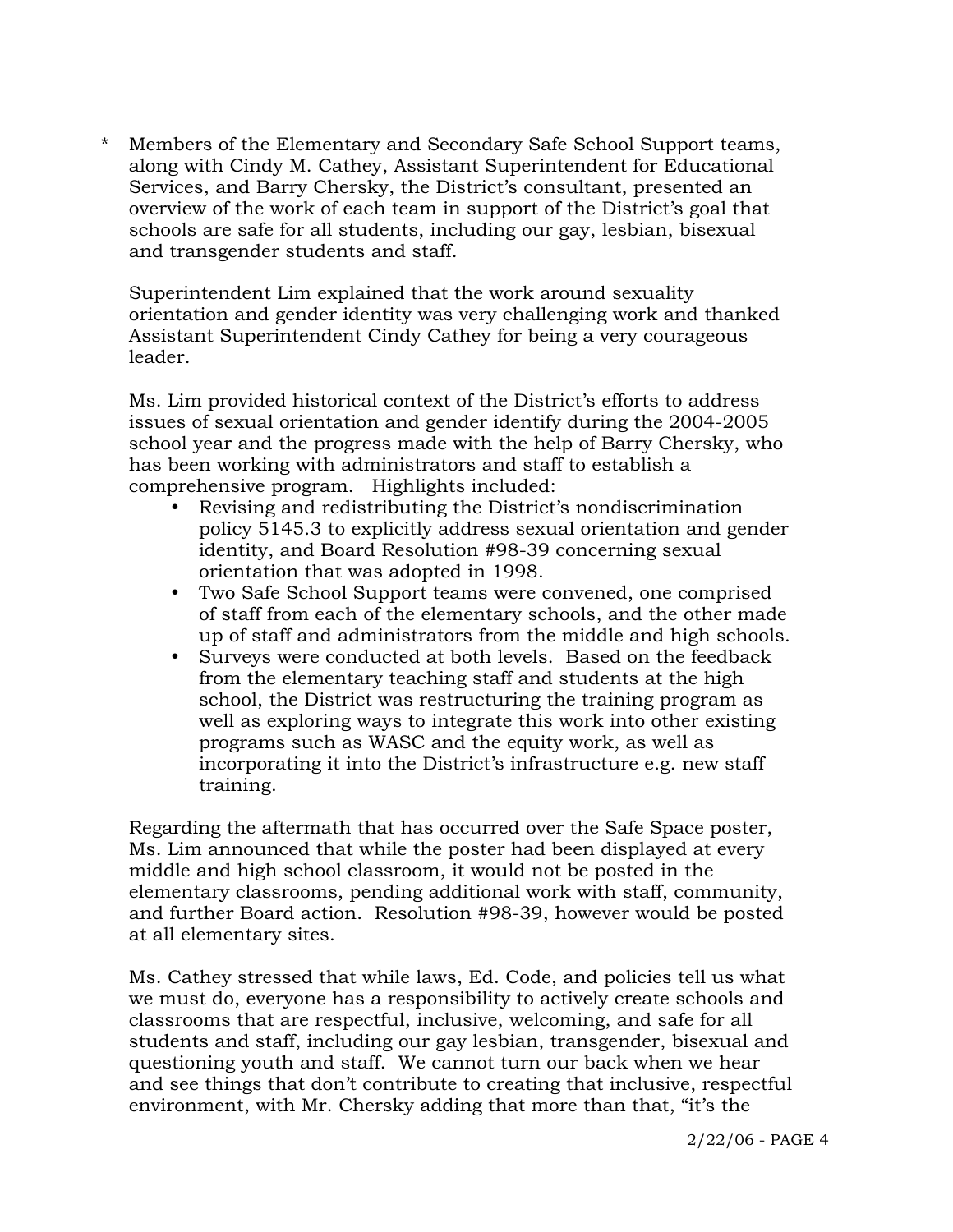right thing to do".

Responding to those community members who felt there was a hidden agenda, Mr. Chersky clearly and explicitly stated that the agenda was essentially two-fold: one to ensure that every student, family member, staff person in this district is safe, regardless of their personal identity, and secondly, that every student receives a quality education. He also made it clear that when discussing sexual orientation and gender identity, we are not talking about sex education or activity, which would very inappropriate and was not what the work was about.

Members of the Elementary Safe School Support Team shared alarming statistics that came from various national studies such as:

- y 91% of the California middle and high schools hear their peers use slurs about sexual orientation.
- 41% hear their teachers making those kinds of slurs, those negative comments.
- 53% of students report hearing homophobic comments made by school staff.
- 41.7% of lesbian, gay, bisexual, transgender to not feel save because of the sexual orientation.
- Students harassed based on actual or perceived sexual orientation are also more likely to have low grades – C's or below.

Results of the survey completed by 90 students at San Leandro High revealed that:

- While 50 percent of the student surveyed said they would be bothered by hearing a racial slur, 60 percent said they would not be bothered by hearing an anti-gay comment.
- 40 percent of students surveyed said they hear derogatory comments such as "that's so gay," "fag," "dyke," and "queer," on campus 2-10 times a day, and 25 percent said they hear the anti-gay comments 10 or more times each day.
- 42 percent said they never hear staff intervene when anti-gay comments are made.
- 40 percent reported making anti-gay comments 1-2 times a week; 21 percent reported making anti-gay comments 2-10 times a day.
- Two-thirds (66 percent) said that San Leandro High School is not a safe campus for students to be openly gay; 55 percent said it is unsafe for staff to be openly gay

Mr. Chersky added that in addition to the student voices, an anonymous, confidential, elementary staff survey was conducted in preparation for their staff training, where the survey showed that out of approximately one-third of the elementary staff responses, 60 percent indicated that they were aware of harassment and name calling related to sexual orientation or gender identity at their site in the form of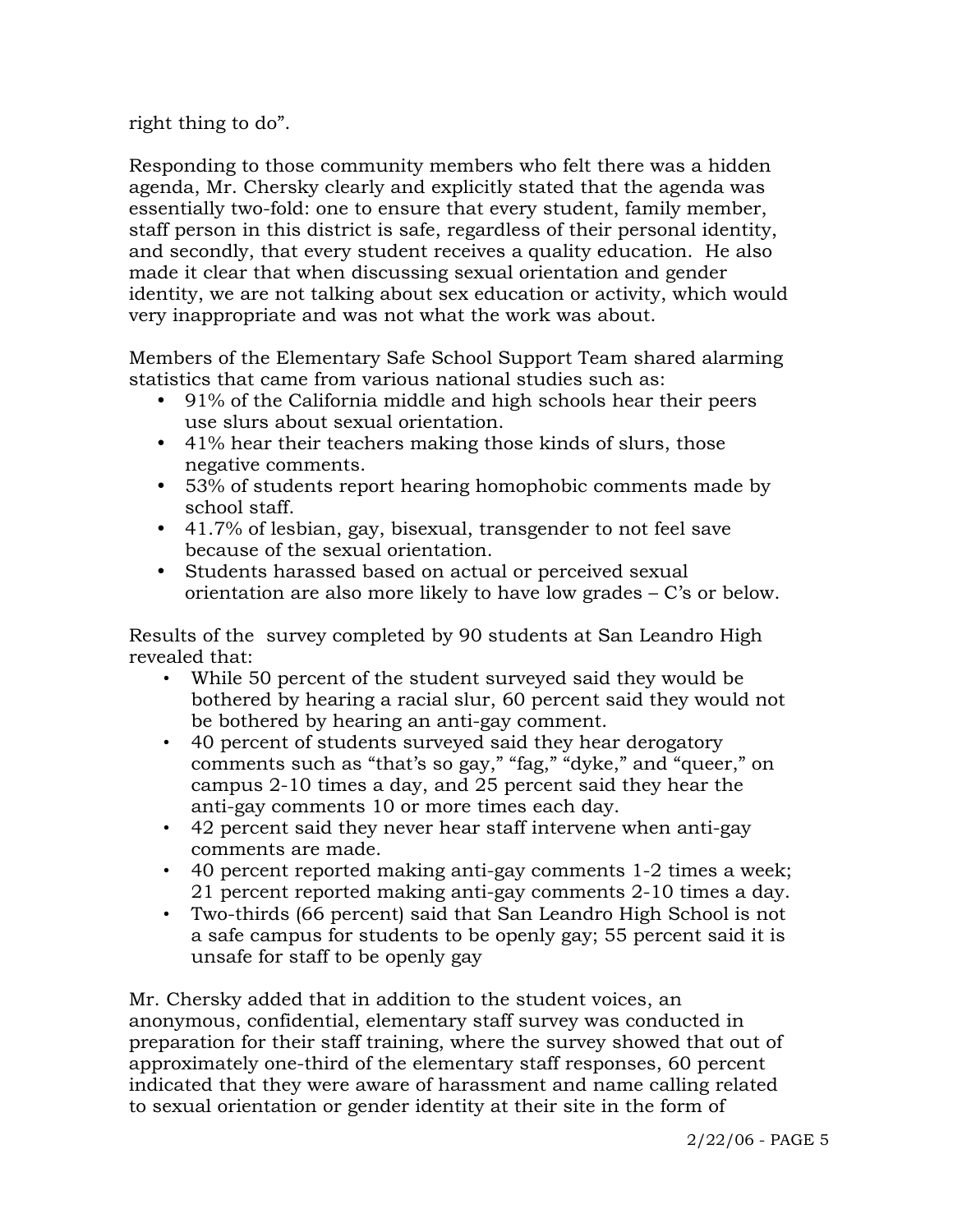homophobic comments and anti-gay slurs, as a form of putdown. When asked about the perceived impact on elementary students who were harassed, staff reported shame, embarrassment, fear, withdrawal, anger, not wanting to come to school, low academic achievement, low self-esteem, confusion, intimidation, and humiliation, etc.

A video-clip – *'It's Elementary*, and a sample picture book – *The Family Book,* and an age appropriate lesson being considered – *The Crumpled Person*, which was part of the elementary professional development were shared.

Jane Abelee, Vice Principal at John Muir, reported that staff saw the poster as a tool in educating students about another group of people who are harassed and discriminated against stressing that the discussion was about life styles, families, and communities and didn't involve talking about sex. The training generated a very rich and engaging discussion with every member of the staff agreeing to hang the poster in their classroom and talk to the students in their first period.

Debbie Potmesil, John Muir counselor, shared a sixth grade teacher's lesson plan which included explaining to her students that a very important, new poster would be hanging in the classroom soon declaring that this was a "safe space" where bullying, "put downs", hate language, racism, teasing and prejudice would not tolerated. The lesson went on to explain that teachers were concerned about a certain type of bullying against a certain group of people and how hurtful and damaging that could be. A few reflections from the sixth grade students in that teacher's class included:

- "I felt happy to know that people are finally accepting "gay" people or else the "high schoolers" wouldn't have made that poster."
- "I felt good when my teacher showed me the poster and talked about it because one of my classmates in the Philippians loves boys and he's a boy, he's "gay"
- I'm sure if he sees that poster he will be proud of himself."
- "I think it's the "right thing to do."

San Leandro High School Principal Amy Furtado felt that their staff development was very well received and, in light of the all the media attention, had united the staff. She said that the high school began their training last year, with the most powerful piece of this work being the voices of current students and graduates (gay and lesbian) who shared with staff their feelings that staff had not been supportive, feeling different and isolated, and that home was not a safe place to go to either, making teachers realize how imperative it was to look at strategies to change the climate, create courageous conversations and make the school a safe place.

Ms. Furtado reflected on her personal experience and endless battle she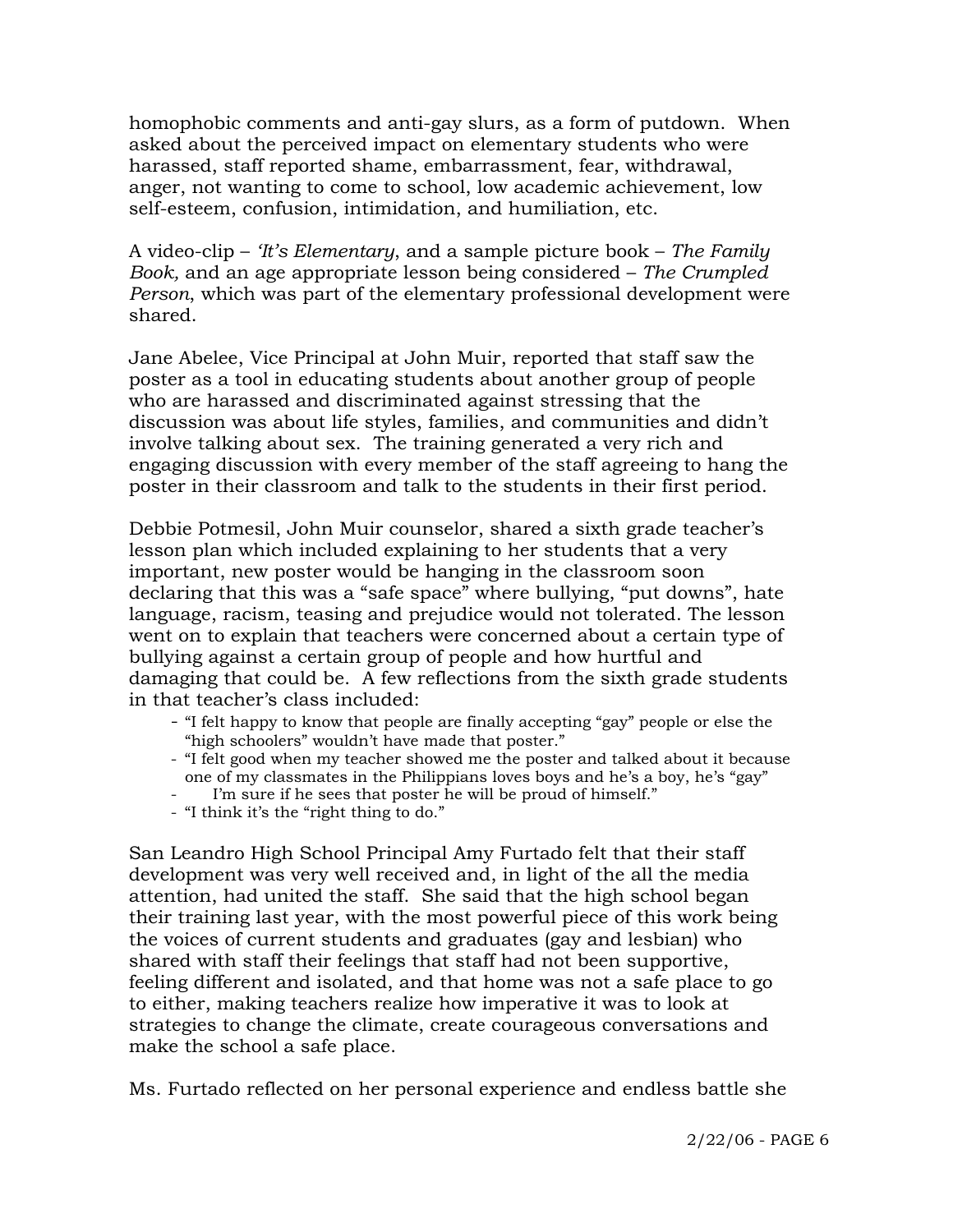faced, as a teacher at American High School in Fremont, to make a very special transgender teen Eddie "Gwen" Arajuo feel good about being in school, who, sadly, became a victim of a brutal hate crime. Excerpts from a powerful video, "*Staging a Response to Hate"* was shared, which featured a community who not only took responsibility for the death of this student, but also for educating the people who murdered her and what might have changed were the resources available. Ms. Furtado introduced Gay, Straight Alliance (GSA) advisor and Safe School Task Force member Duy Nguyen, adding that along with GSA advisor Tom Laughlin, had been instrumental in carrying this work forward at the high school.

Ms. Cathey presented the District Action Plan outlining district-wide, elementary and secondary level focuses related to creating schools and classrooms that are safe for all students, including gay, lesbian, bisexual, and transgender students, noting that consultant Barry Chersky would continue to guide the District in the this work and that the dates were subject to change upon actual progress of each action step.

Board members thanked staff for the presentation, echoing their support for continuing this very important endeavor.

Mr. Davis thanked the presenters for helping him to understand the issue, and amplifying the Board's needs to deal with it, with Ms. Perry noting the difference in the climate since the 1998 resolution was adopted.

Mr. Heystek thought the presentation had substance and passion; however, he would like to also see the Safe School Task Force teams confront and discuss other types of student safety such as physical and emotional safety, particularly with gangs, sexual predators, and internet security, adding that the San Leandro Collabortive was working on an internet safety event.

Mrs. Hague verified that as middle school teacher in a neighboring district, this was indeed the climate throughout the area and we needed to make sure that all students feel safe and secure in classes, so that "learning can go on."

Mr. Cassidy requested a copy of the statistics generated from the survey of the District's high school students, the anonymous/confidential elementary staff survey that was conducted last May, and an electronic copy of the draft action plan. He felt it was important that there be meaningful parent/community input as well as an opportunity for every one to be heard and for their views to be addressed. He was glad that the District was moving forward in a conscientious manner, and slowing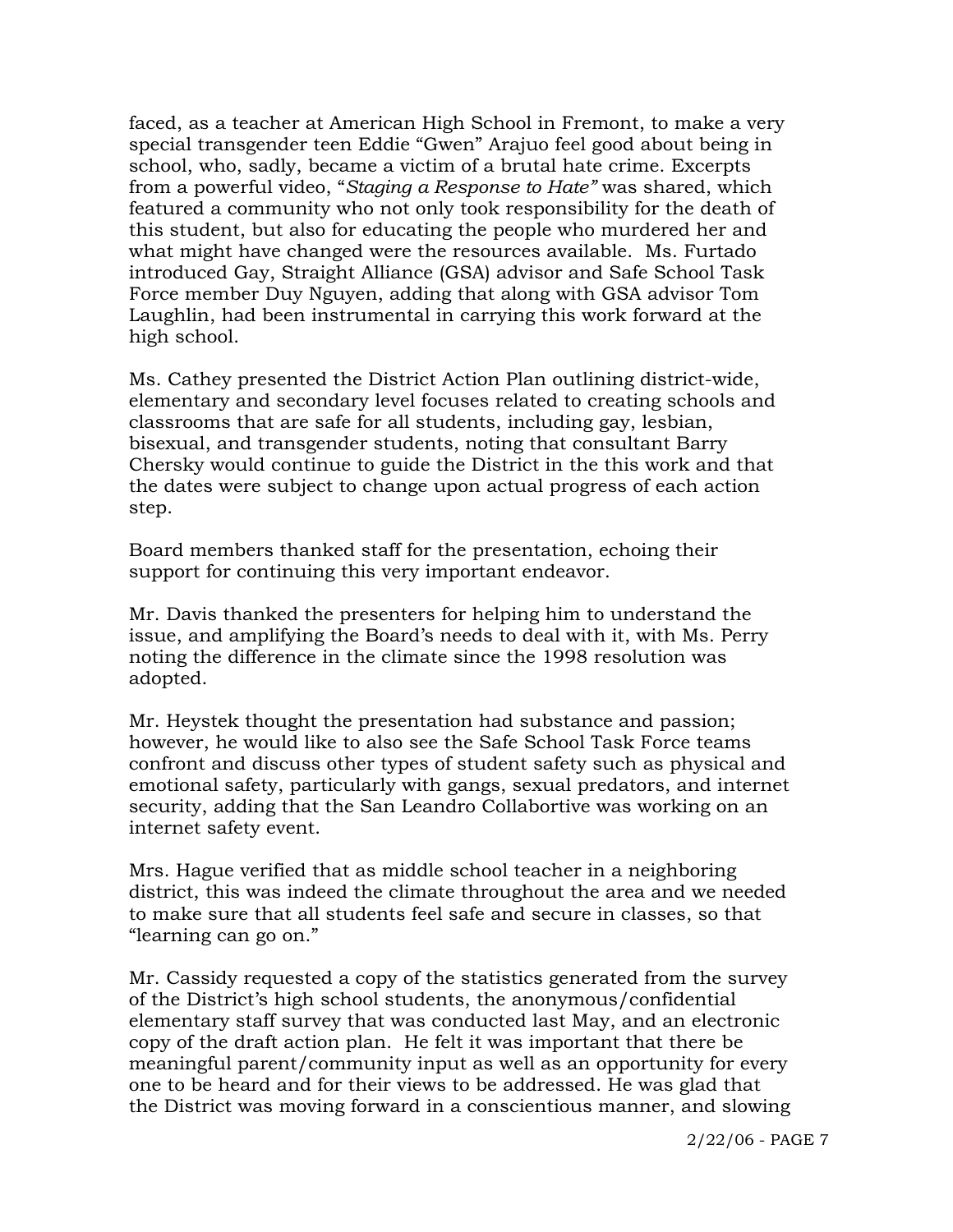down to a certain extent at the elementary level to involve the parents.

Mrs. Cutter said this very important work not only needed to be addressed in the classroom, it must include parents. She commended staff for taking a step back, allowing the District to do a better job.

## **PUBLIC TESTIMONY**

Geoffrey Luce, Dr. Clifford Harris, Jeff Kunz, Jay Ruuska, Amy Olson, Stacie Clausen, Lori King, Pat Rennie, Scott Rennie, Catherine Luce, Margaret Horwitz, Joanna Figueroa, John Olson, Eric King, Judi Burke (on behalf of Keitha Rojas), Denise Lucas, Rebecca Rodriguez, James Holt, Morgan Mack-Rose, Peter Brothers, and Kristin Porter addressed the Board regarding the Safe School Poster.

While all of the speakers appreciated and supported the District's efforts to keep all students safe, most of them felt there was a lack of communication, the poster was not age or developmentally appropriate for the elementary level, would like to see more inclusive language, and not single out just one particular group, and in the future make sure that parents and the community are fully informed and involved before decisions are made with regards to all material that elementary children may be exposed to, giving parents an opportunity to "opt out."

Lori King, Catherine Luce and Eric King made reference to a very successful program being implemented at Roosevelt Elementary School called "Soul Shoppe" which provides assemblies that encourages children to respect others, teaches them to communicate in difficult situations, and adequately supports the spirit of the issues presented tonight. They suggested that the district consider implementing this effective program district-wide, which would also help in educating students and preventing harassment issues at the older grade levels.

Mr. King also felt that as a black man in America, challenges faced by those with specific sexual preferences should never be equated with the struggles faced by blacks in America. "Any statements made to a board, circle of friends or in curriculum disrespect and dishonor the very painful, but very proud, heritage of *black* America."

Margaret Horwitz favored zero tolerance at every age and felt that the posters would rob elementary students of their childhood innocence and that adults needed to be cautious of whom they were speaking to regarding sexual issues.

Those not sharing the thoughts and concerns of the majority of speakers included Keitha Rojas, a Jefferson Elementary School parent, whose letter was read by Judi Burke because she could not attend, felt that students needed to respect those who are different from themselves and if K-12 teachers included gay and lesbian people in their teaching of families, history, and social awareness they would be providing all students with a more accurate picture of our diverse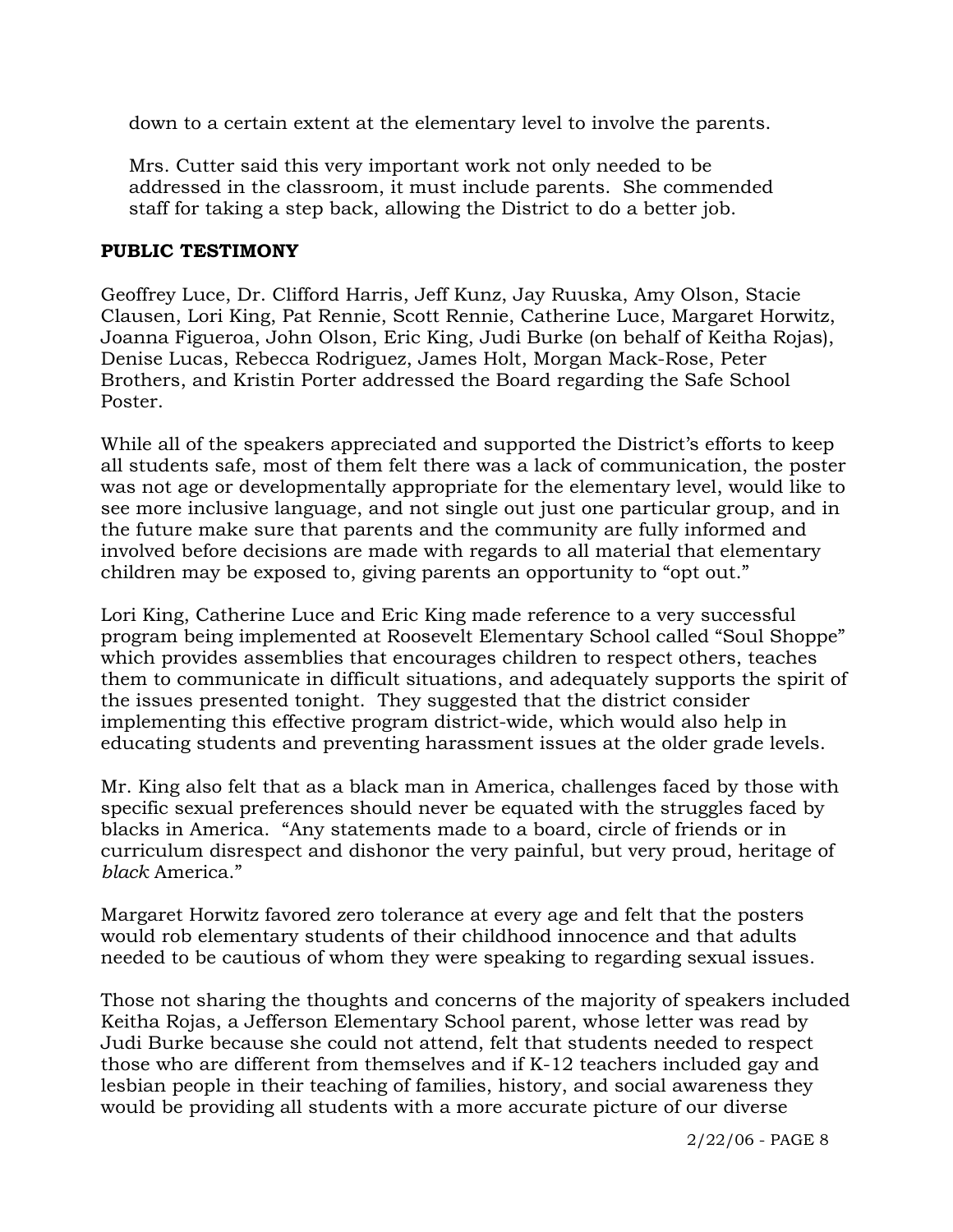community, helping students to learn to get along, and creating a safer and respectful learning environment. She urged the Board to not let fear and disagreements take this away from the children of San Leandro.

Rebecca Rodriguez, a "proud" gay parent, felt that there was some confusion over behavior identify and orientation. She urged the District to stay the course and think about the overall wellbeing of children's rights to an education in San Leandro, adding that she was committed to public education, and would do everything she could to collaborate and build a community of people who might have different values, but have the common vision of ensuring that all children in San Leandro have a right to an education.

Morgan Mack-Rose didn't want her child to be in a classroom where parents are allowed to "opt out" of discussions regarding race discrimination and sexual identification.

The Board took a break at 9:55 p.m. and reconvened at 10:05 p.m.

# **PUBLIC TESTIMONY ON NON-AGENDA ITEMS**

None

# **REPORTS**

- 1) Correspondence Clerk Hague reported receipt of emails from Ed Shapiro regarding lost property; Lori King, Catherine Luce, Amy Olson, regarding Safe Space Poster; Beth Hefner regarding the incident at James Madison; Ernest Avellar regarding the budget; Mary Styner regarding Academy for Business and Finance Business Plan Presentations; Phyllis Harrison regarding African American Career Day; Ed Shapiro, Gayle Ferrea, Sabrina Ramirez regarding school nurses; and Deborah Reinerio regarding the CTE Award Ceremony.
- 2) Superintendent's Report Superintendent Chris Lim commended staff for the well-orchestrated presentation, acknowledging that when this type of work is undertaken mistakes are made and that District had made a mistake by proposing that a high school poster be displayed at the elementary schools, and that staff and her had listened to the concerns addressed, and would incorporate this divergent conversation, move forward, and hoped that through the timeline presented, an appropriate poster, inclusive and without any misconceptions about language and sex education, would be developed.

Ms. Lim drew the Board's attention to the General Fund Unrestricted Revenue and Expense Changes chart, showing a deficit of \$969,822. She recommended that this be referred to the Finance Committee to work through various ways to balance the budget, following Business Manager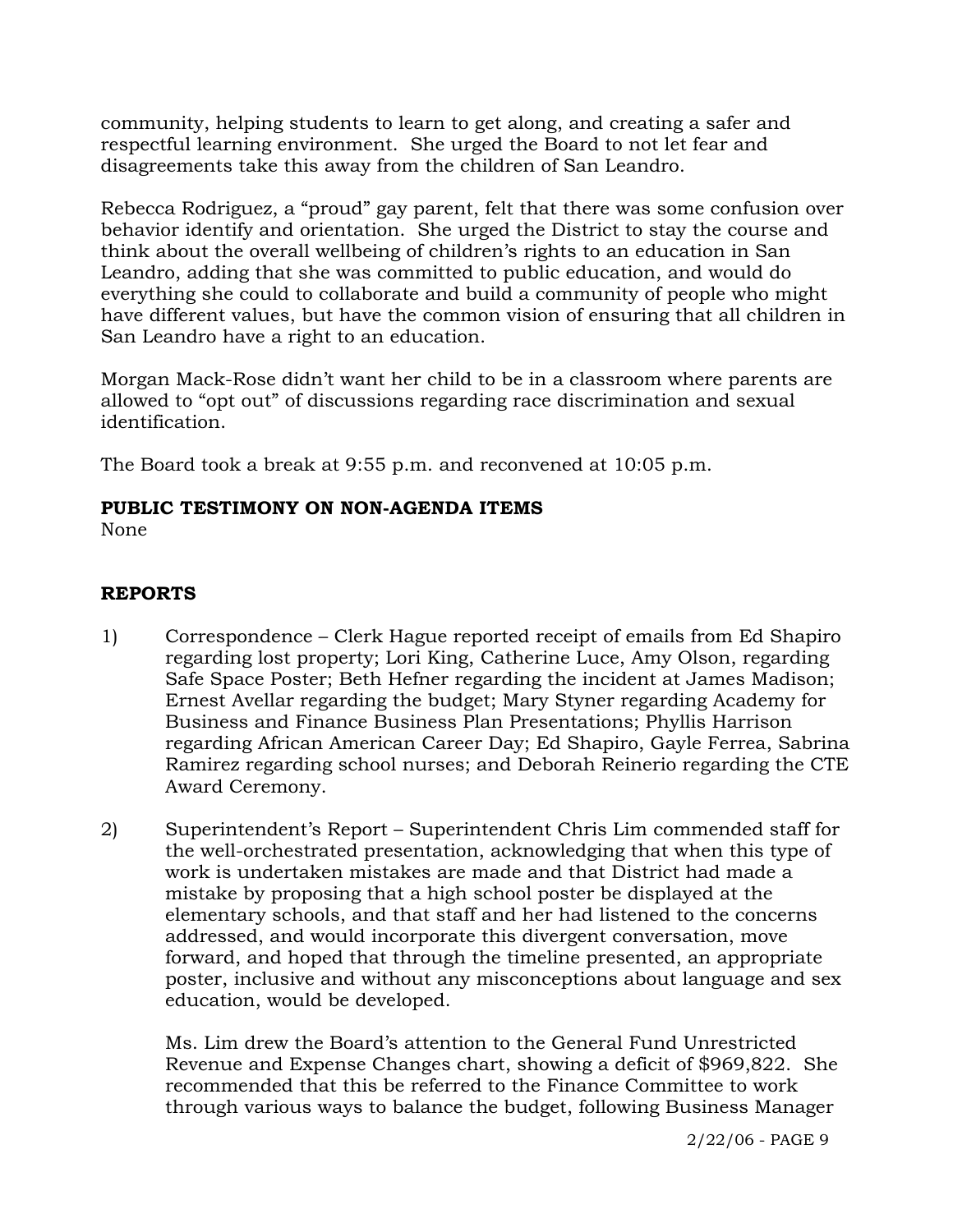Bruce Colby's review.

Mr. Cassidy asked about ADA, to which Mr. Colby explained that this year the District had been over funded this year for the amount of students we had, and that the 2006-07 funding would be based on the true revenue for the amount of the ADA we had.

Mr. Cassidy was happy that the Finance Committee would be reviewing this, reminding staff to involve employee representatives in the process. Superintendent Lim said that she would specifically invite them.

Mrs. Hague added that ADA funding could be a challenging situation, and thanked Mr. Colby for the data.

Mr. Richards reported that new legislation, SB 1358, was recently introduced, which could provide an additional \$200 million to equalization.

President Cutter appreciated being kept informed.

- 3) Board Representatives' Reports
	- Alameda County School Boards Assn. Ms. Perry reported that they met on January 19, regarding the preschool initiative. A representative from Preschool for All California, County Superintendent Sheila Jordon and Angie Garling from Child Care Planning were in attendance. She said that she would make copies of the presentation and the initiative for the Board. In April the committee would be honoring student board member representatives. The annual board member recognition was scheduled for their May meeting. She was trying to set up an event for their next meeting, March 16, to included Jack O'Connell, who would be in the area at that time.
	- Mid-Alameda County Special Education Local Plan Area Ms. Perry reported that the committee met on February 15 and discussed changing their MOU to include additional criteria language regarding looking into the impact of the revenue on the other existing LEAs before accepting a new LEA. The next meeting will be in May.

Mr. Heystek asked that Consent Item 4.9 C be pulled from the consent calendar.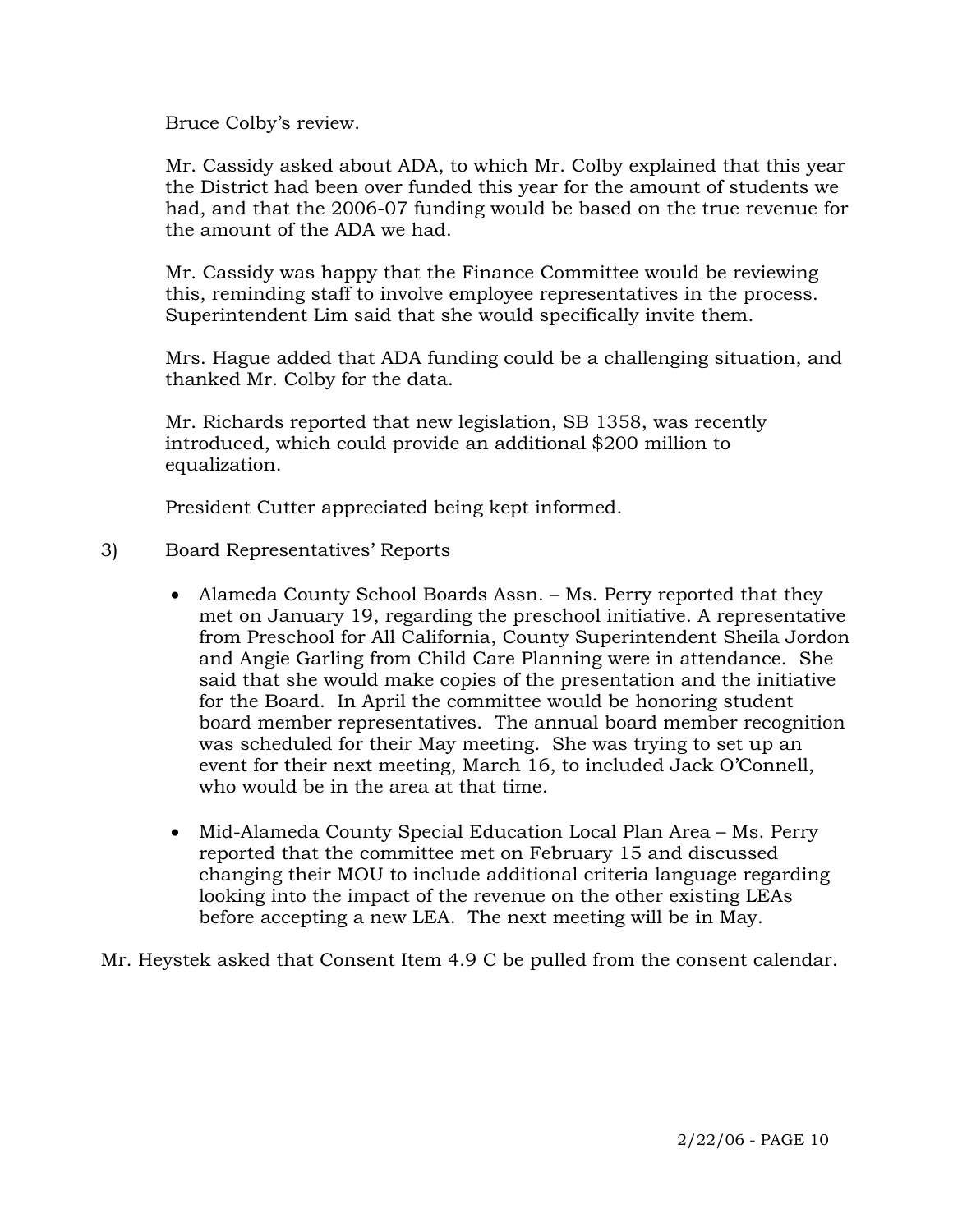# **CONSENT ITEMS**

## General Services

- 1.1-C Approval of Board Minutes November 1, 2005
- 1.2-C Approval of Board Minutes January 18, 2006
- 1.3-C Approval of Board Minutes January 31, 2006

### Human Resources

2.1-C Acceptance of Personnel Report

## Educational Services

- 3.1-C Recommendation from the Administrative Panel for Expulsion
- 3.2-C Recommendation from the Administrative Panel for Expulsion
- 3.3-C School Assistance & Intervention Team (SAIT) Monitoring Report

## Business, Operations and Facilities

- 4.1-C Intra-Budget Transfers
- 4.2-C Ratification of Payroll
- 4.3-C Approval of Bill Warrants
- 4.4-C Liability Claim Submitted to San Leandro Unified School District
- 4.5-C Resolution #06-06 Designating Authorized Agents to Sign School Orders for Revolving Cash Fund Account
- 4.6-C Resolution #06-07 Designating Authorized Agents to Sign School Orders for General Fund Payroll Account
- 4.7-C Resolution #06-08 Designating Authorized Agents to Sign School Orders for General Fund Clearing Account
- 4.8-C Release of Retention Health & Safety Retrofit Modernizations at Garfield, McKinley, Monroe, Washington, Wilson, and Roosevelt Elementary Schools.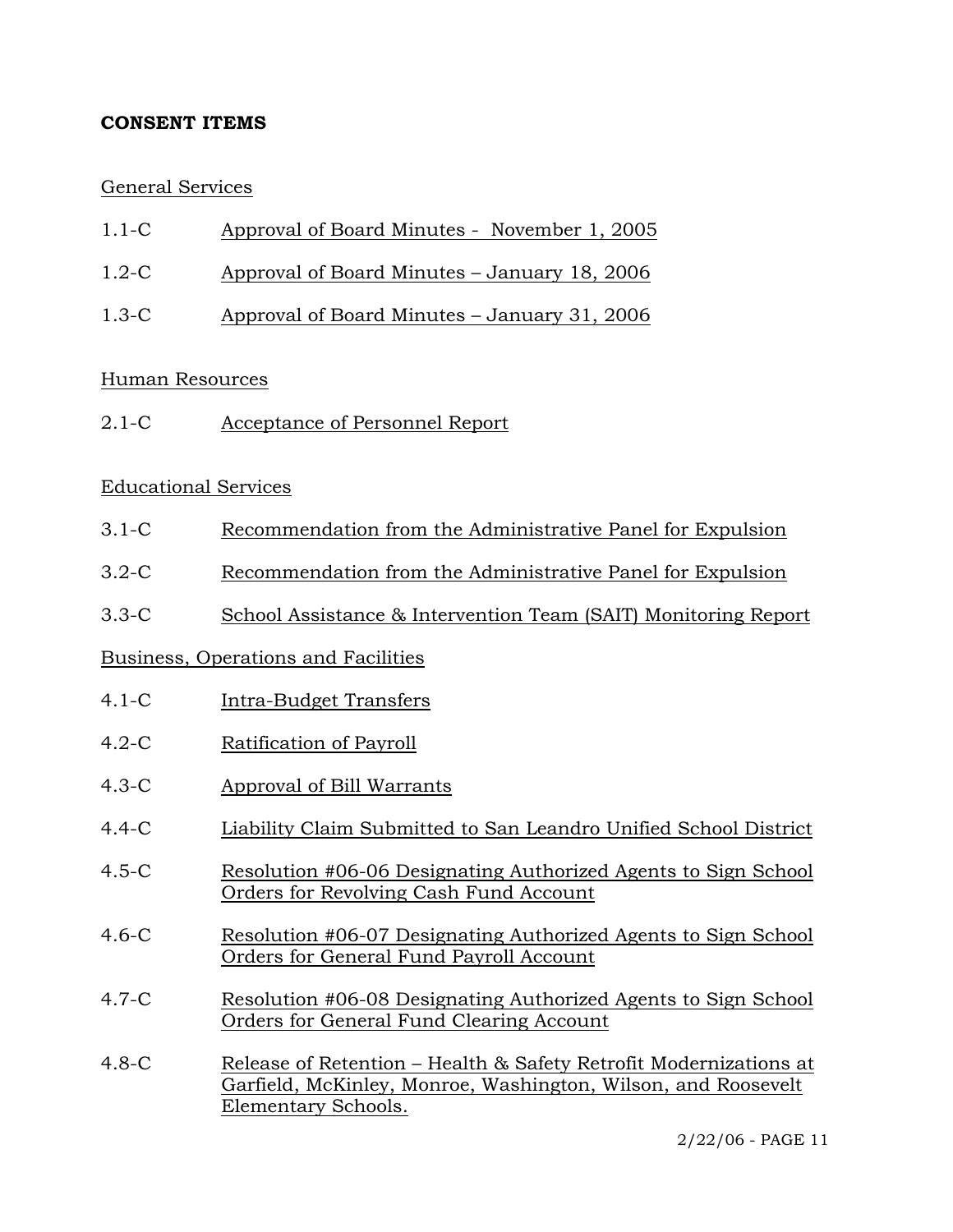On a motion made by Mr. Davis and seconded by Ms. Perry, the Board approved the consent items with the exception of Consent Item 4.9-C by a 7-0 vote.

4.9-C Resolution #06-09 Authorizing and Directing the Execution of Certain Lease Financing Documents and Authorizing and Directing Certain Actions

> Mr. Heystek noted that the actual lease agreement was not included in the Board packet, adding that he was not opposed to this form of funding; however, he would like to see the details as well as a plan on how the Adult School proposed to absorb the cost, should the grant funding not be received from the state.

President Cutter suggested tabling this item to the Special Board meeting, Feb. 27, 2006 so that it would not effect the timeline for the project.

On a motion by Mr. Heystek and seconded by Mr. Richards, the Board tabled Resolution #06-09 Authorizing and Directing the Execution of Certain Lease Financing Documents and Authorizing and Directing Certain Actions to the February 27, 2006, Special Board meeting by a 7-0 vote.

## **ACTION ITEMS**

#### Human Resources

2.1-A Resolution #06-10 Decrease the Number of Certificated Employees Due to Reduction/Discontinuance of Particular Kinds of Service

This item was pulled from the agenda.

#### **CONFERENCE ITEMS**

#### General Services

1.1-CF 2006 California School Boards Assn. (CSBA) Delegate Assembly Election

> The Board discussed and considered the submission of a ballot for the 2006 CSBA Delegate Assembly Election.

Responding to Mr. Davis, Ms. Perry, the District's CSBA delegate representative, supported submitting the four candidates as they appeared on the ballot.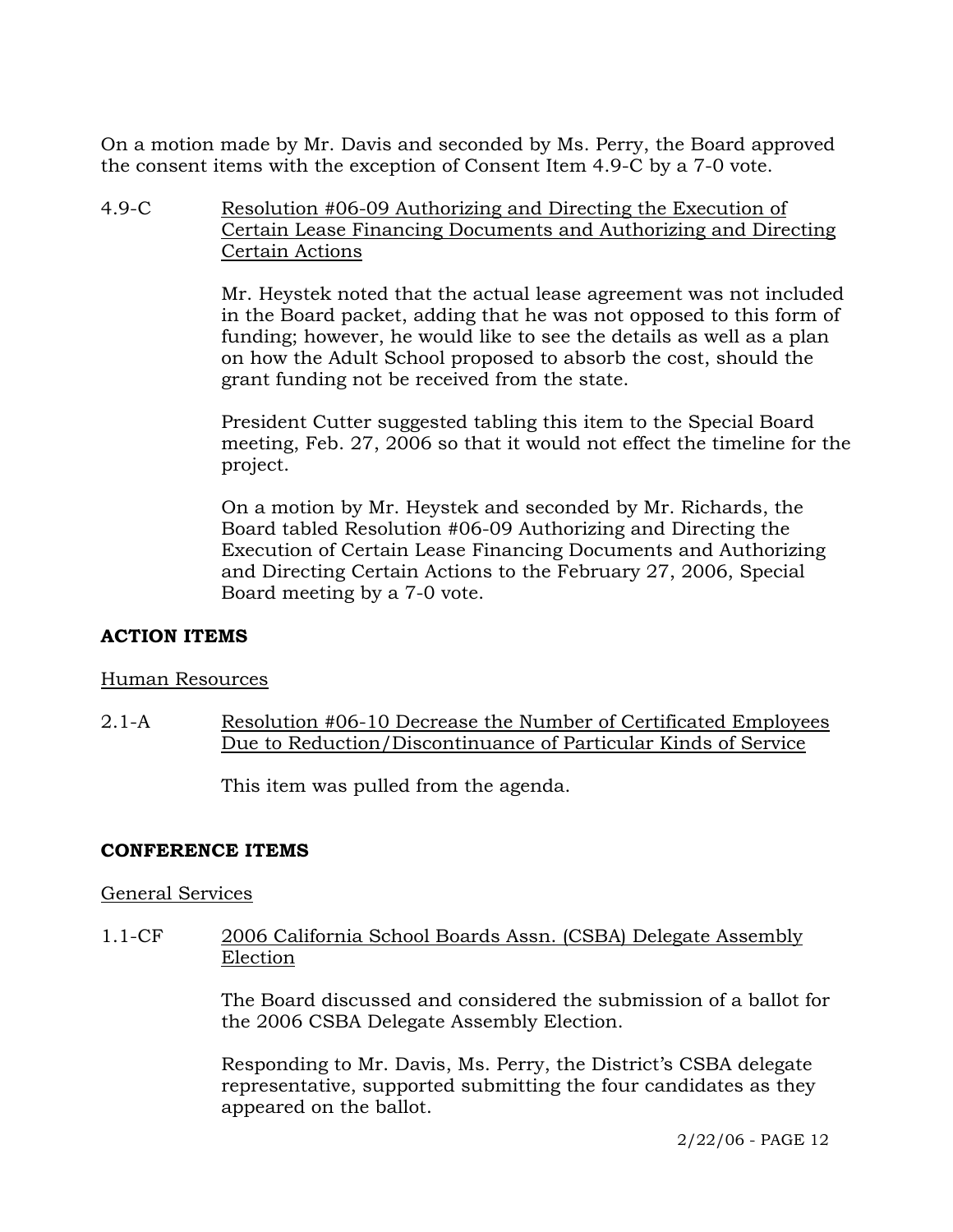On motion made by Ms Perry and seconded by Mr. Davis, the Board approved the submission of a ballot for George Granger (Castro Valley USD), Joaquin J. Rivera (Berkeley USD), Janice E.P. Schaefer (Newark USD), and Anne E. White (Livermore Valley Joint USD) to the 2006 CSBA Delegate Assembly Election by a 7-0 vote.

#### Business, Operations and Facilities

### 4.1-CF Williams Lawsuit Facilities Conditions Quarterly Report

The Board discussed and considered approving the Williams Lawsuit Facilities Conditions Quarterly Report from October 1, 2005, through December 31, 2005.

On motion made by Mr. Davis and seconded by Ms. Perry, the Board approved the Williams Lawsuit Facilities Conditions Quarterly Report from October 2, 2005, through December 31, 2005 by a 7-0 vote.

### **INFORMATION ITEMS**

#### Business, Operations and Facilities

4.1-I Miscellaneous Receipts in the amount of \$8,986,164.04 have been deposited in the Treasury of Alameda County.

## **ADDITIONAL SUGGESTIONS AND COMMENTS FROM BOARD MEMBERS**

Because of the hour, President Cutter asked for a motion to adjourn or extend the meeting beyond 10:30 p.m. Mr. Cassidy requested that the Board meeting be extended for ten minutes.

On a motion made by Mr. Davis and seconded by Mr. Richards, the Board adjourned the meeting at 10:33 p.m., without additional suggestions and comments from Board members, by the following 4-3 vote:

- Davis, Hague, Perry, Richards voting Yes
- Cassidy, Cutter, Heystek voting No